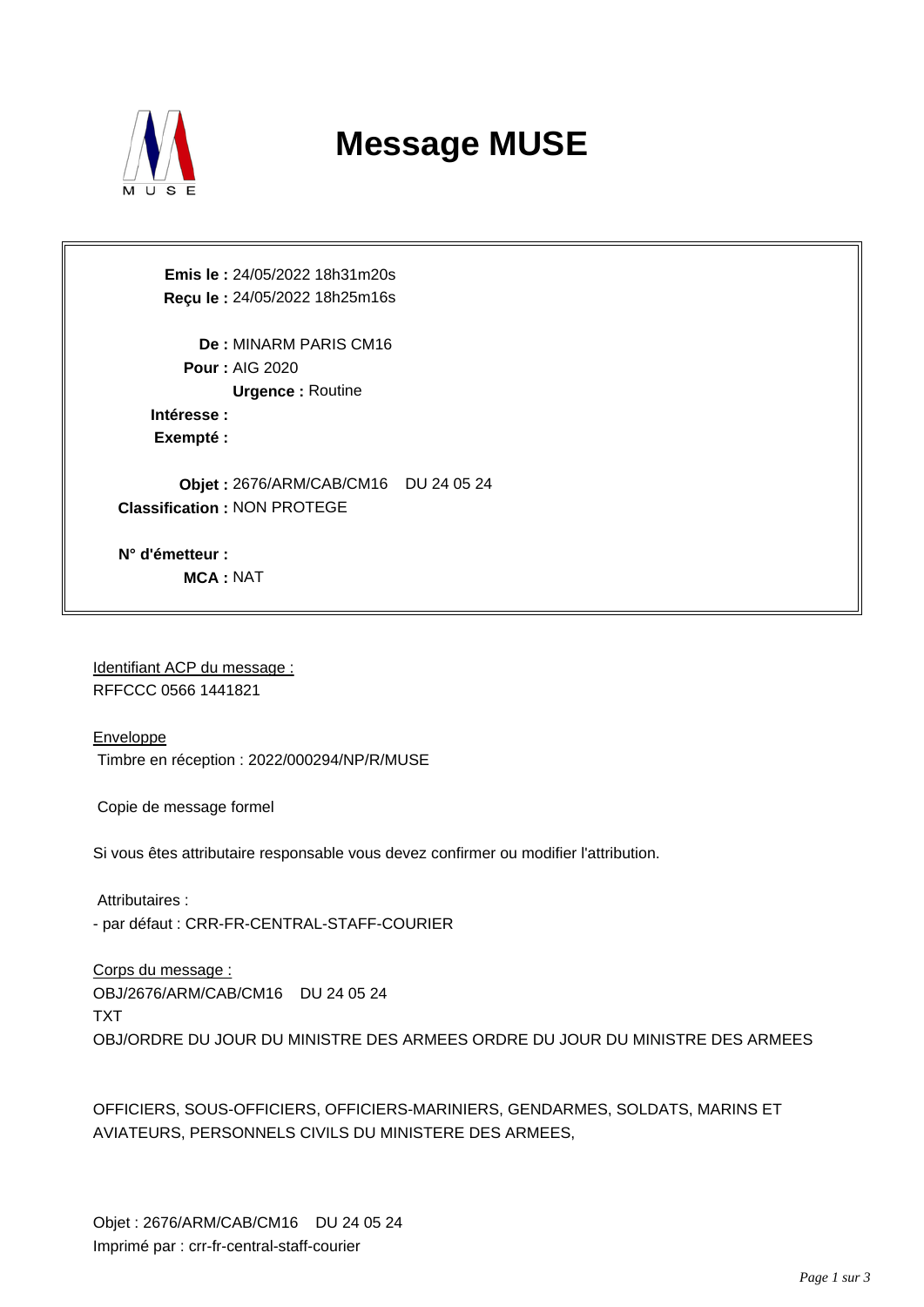ALORS QUE ME SONT CONFIEES LES RESPONSABILITES DE MINISTRE DES ARMEES PAR LE PRESIDENT DE LA REPUBLIQUE, CHEF DES ARMEES, ET LA PREMIERE MINISTRE, DEUX SENTIMENTS M'IMPREGNENT FACE AU POIDS DES RESPONSABILITES QUI SONT DESORMAIS LES MIENNES. D'ABORD UNE ENVIE DE SERVIR MON PAYS PLUS FORTE QUE JAMAIS, ET UN SENTIMENT DE GRAVITE LIE AU CONTEXTE DANS LEQUEL JE SUIS NOMME. CES SENTIMENTS SE MESURENT A LA HAUTEUR DE LA RECONNAISSANCE ET DE L'ADMIRATION QUE J'AI POUR L'ENGAGEMENT SANS FAILLE DONT VOUS TENEZ LA PROMESSE AU SERVICE DE LA NATION.

JE SALUE TOUTES CELLES ET CEUX QUI PARTICIPENT, SOUVENT DANS L'OMBRE, A NOTRE DISSUASION.

JE SALUE TOUS CEUX D'ENTRE VOUS QUI ETES ENGAGES AU-DELA DE NOS FRONTIERES AU SERVICE DE LA LIBERTE, DE NOS VALEURS FONDAMENTALES ET DE NOS INTERETS, EN OPERATION OU DANS NOS MISSIONS PERMANENTES A TRAVERS LE MONDE.

JE SALUE TOUS CEUX QUI CONTRIBUENT ACTIVEMENT A LA DEFENSE DE NOS CONCITOYENS SUR LE TERRITOIRE NATIONAL QUE CE SOIT SUR TERRE, SUR ET SOUS LES MERS, DANS LES AIRS ET JUSQUE DANS L'ESPACE. JE SALUE AUSSI CELLES ET CEUX QUI S'ENGAGENT AUTREMENT, POUR LA JEUNESSE FRANCAISE, OU AU TRAVERS DE LA RESERVE.

JE SALUE EGALEMENT LES FAMILLES DE NOS MILITAIRES, QUI PORTENT AVEC EUX LE POIDS DE LEUR ENGAGEMENT.

JE SALUE ENFIN, LE DEVOUEMENT DE TOUS CEUX, CIVILS ET MILITAIRES, QUI RENDENT POSSIBLES TOUTES CES MISSIONS. VOUS TOUS QUI OEUVREZ, CHACUN A VOTRE PLACE, POUR LA REUSSITE COLLECTIVE DE NOS MISSIONS ET POUR QUE LA FRANCE DISPOSE DE FORCES OPERATIONNELLES APTES A REPONDRE, EN TOUS TEMPS ET EN TOUS LIEUX, AUX MISSIONS CONFIEES PAR LE CHEF DE L'ETAT.

JE SAIS QUE CES MISSIONS ONT UN PRIX. DANS CE MINISTERE, BEAUCOUP SONT TOMBES POUR NOUS PERMETTRE DE VIVRE LIBRES ET EN PAIX. JE M'INCLINE AVEC RESPECT DEVANT LEUR MEMOIRE ET TIENS A TEMOIGNER DE TOUTE MA SOLIDARITE A LEURS FAMILLES. MES PENSEES VONT EGALEMENT VERS TOUS NOS BLESSES QUI PORTENT DANS LEUR CHAIR OU DANS LEUR ESPRIT LES TRACES DE LEUR ENGAGEMENT. ILS PEUVENT COMPTER SUR MON SOUTIEN SANS FAILLE.

A L'HEURE OU L'AGRESSION DE L'UKRAINE MARQUE UN TOURNANT POUR LA FRANCE ET POUR L'EUROPE, LA QUALITE DE NOS ARMEES, LA FORCE DE NOS SERVICES DE RENSEIGNEMENT, LE SAVOIR-FAIRE DE NOS INGENIEURS ET DE NOTRE INDUSTRIE CONSTITUENT DES ATOUTS MAJEURS POUR PREPARER L'AVENIR. LE PROFESSIONNALISME, LE SENS DE LA MISSION, L'ETHIQUE DE NOS ARMEES, AINSI QUE L'ENGAGEMENT QUOTIDIEN DE TOUT UN MINISTERE AU SERVICE DES FRANCAIS FONT LA